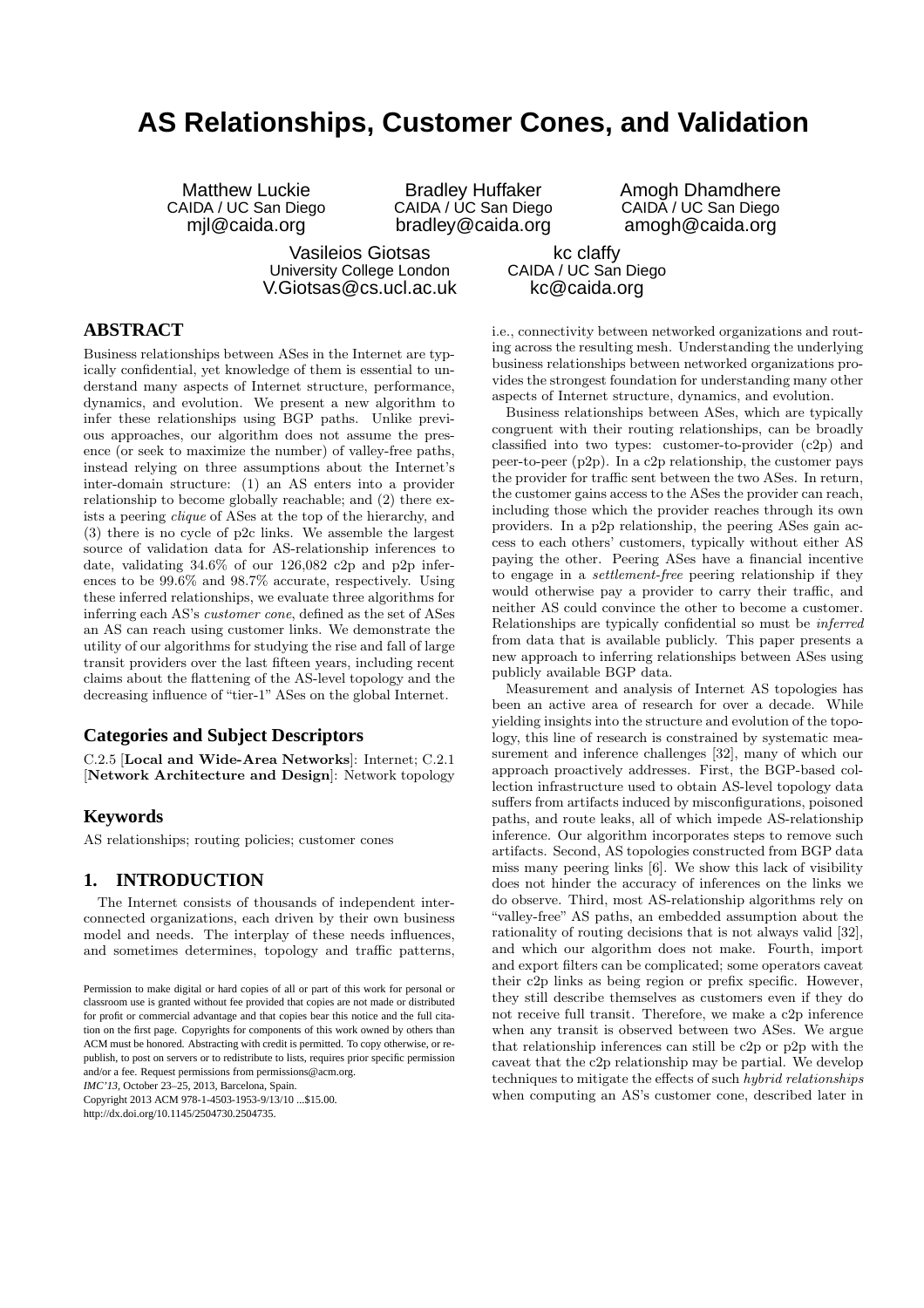this section. Finally, a single organization may own and operate multiple ASes; we leave the inference of sibling relationships as future work because it is difficult to distinguish them from route leaks. We make the following contributions:

We introduce a new algorithm for inferring c2p and p2p links using BGP data. Our algorithm builds on three generally accepted assumptions about industry structure: (1) there is a clique of large transit providers at the top of the hierarchy; (2) most customers enter into a transit agreement to be globally reachable; and (3) cycles of c2p links (e.g., where ASes A, B, and C are inferred to be customers of B, C, and A respectively) should not exist for routing to converge [19]. Our algorithm achieves near-perfect accuracy for both p2p and p2c links for the subset of relationships we were able to validate, using the largest set of externally gathered AS relationship validation data collected to date. Since even our three different sources of validation data disagree by 1%, our algorithm reaches the limit of accuracy achievable with available data.

We evaluate our algorithm's accuracy by validating 43,613 (34.6%) of our inferences – the largest validation of AS-relationships performed to date. First, we received nearly 2400 directly reported relationship assertions from operators through the interactive feedback functionality of our public repository of AS relationships [1]. Second, we use policy information encoded in the RIPE WHOIS database to extract more than 6,500 unique relationships; we extract only relationships between ASes where both ASes have policies recorded in the database and both policies are expressed consistently. Third, we extract more than 41,000 relationships using community strings encoded in BGP messages by ASes who publish how these strings map to AS relationships. Our validation data, 97% of which we can share (we cannot share directly reported relationships) will itself contribute to a research area that has long suffered from lack of validation.

We introduce a new algorithm for inferring the customer cone of an AS. The customer cone of AS X is defined as the set of ASes that X can reach using p2c links; for AS X the customer cone includes X's customers, as well as X's customers' customers, and so on. The customer cone is not a methodologically clean construct, since some ASes have hybrid relationships; for example, they peer in some regions (or some prefixes), but one AS will purchase from the other for other regions (or other prefixes). We compare the strengths and weaknesses of three distinct approaches for computing customer cones, and explain why we believe one approach is more accurate. We also show how this construct informs our understanding of evolutionary trends such as the flattening of the Internet topology and the financial consolidation of the Internet transit industry.

## **2. RELATED WORK**

Gao [18] was the first to study the inference of AS relationships. Her solution relies on the assumption that BGP paths are hierarchical, or valley-free, i.e., each path consists of an uphill segment of zero or more c2p or sibling links, zero or one p2p links at the top of the path, followed by a downhill segment of zero or more p2c or sibling links. The valley-free assumption reflects the typical reality of commercial relationships in the Internet: if an AS were to announce routes learned from a peer or provider to a peer or provider (creating a valley in the path), it would then be offering transit

for free. Gao's algorithm thus tries to derive the maximum number of valley-free paths, by selecting the largest-degree AS in a path as the top, and assuming that ASes with similar degrees are likely to be peers (p2p). Gao validated her results using information obtained from a single Tier-1 AS (AT&T). Xia and Gao [36] proposed an improvement to Gao's algorithm that uses a set of ground truth relationships to seed the inference process. Transit relationships are then inferred using the valley-free assumption. Gao's algorithm [18] is used for remaining unresolved links. They validated 2,254 (6.3%) of their inferences using 80% of their validation data and found their algorithm was accurate for 96.1% of p2c links and 89.33% of p2p links.

Subramanian et al. [34] formalized Gao's heuristic into the Type of Relationship (ToR) combinatorial optimization problem: given a graph derived from a set of BGP paths, assign the edge type (c2p or p2p, ignoring sibling relationships) to every edge such that the total number of valley-free paths is maximized. They conjectured that the ToR problem is NP-complete and developed a heuristic-based solution (SARK) that ranks each AS based on how close to the graph's core it appears from multiple vantage points. Broadly, as in Gao [18], ASes of similar rank are inferred to have a p2p relationship, and the rest are inferred to have a p2c relationship. Di Battista, Erlebach et al. [9] proved the ToR problem formulation was NP-complete in the general case and unable to infer p2p relationships. They reported that it was possible to find a solution provided the AS paths used are valley-free. They developed solutions to infer c2p relationships, leaving p2p and sibling inference as open problems. Neither Subramanian et al. or Di Battista, Erlebach et al. validated their inferences; rather, they determined the fraction of valley-free paths formed using their inferences.

Dimitropoulos et al. [16] created a solution based on solving MAX-2-SAT. They inferred sibling relationships using information encoded in WHOIS databases. Their algorithm attempted to maximize two values: (1) the number of valleyfree paths, and (2) the number of c2p inferences where the node degree of the provider is larger than the customer. The algorithm uses a parameter  $\alpha$  to weight these two objectives. They validated 3,724 AS relationships (86.2% were  $c2p$ ,  $16.1\%$  p2p, and  $1.2\%$  sibling) and found their algorithm correctly inferred 96.5% of c2p links, 82.8% of p2p links, and 90.3% of sibling links. Their validation covered 9.7% of the public AS-level graph and has thus far been the most validated algorithm. However, MAX-2-SAT is NP-hard and their implementation does not complete in a practical length of time for recent AS graphs.

UCLA's Internet Research Laboratory produces AS-level graphs of the Internet annotated with relationships [3]. The method is described in papers by Zhang et al. [37] and Oliveira et al. [29]. Their algorithm begins with a set of ASes inferred to be in the Tier-1 clique, then infers links seen by these ASes to be p2c; all other links are p2p. Zhang [37] describes a method to infer the clique; Oliveira [29] assumes the Tier-1 ASes are externally available, such as a list published by Wikipedia. There are a growing number of regionspecific c2p relationships visible only below the provider AS. causing this approach to assign many p2p relationships that are actually p2c. Gregori et al. [23] used a similar approach; for each AS path, their algorithm identifies the relationships possible and infers the actual relationship based on the lifetime of the paths. None of [23, 29, 37] describes validation.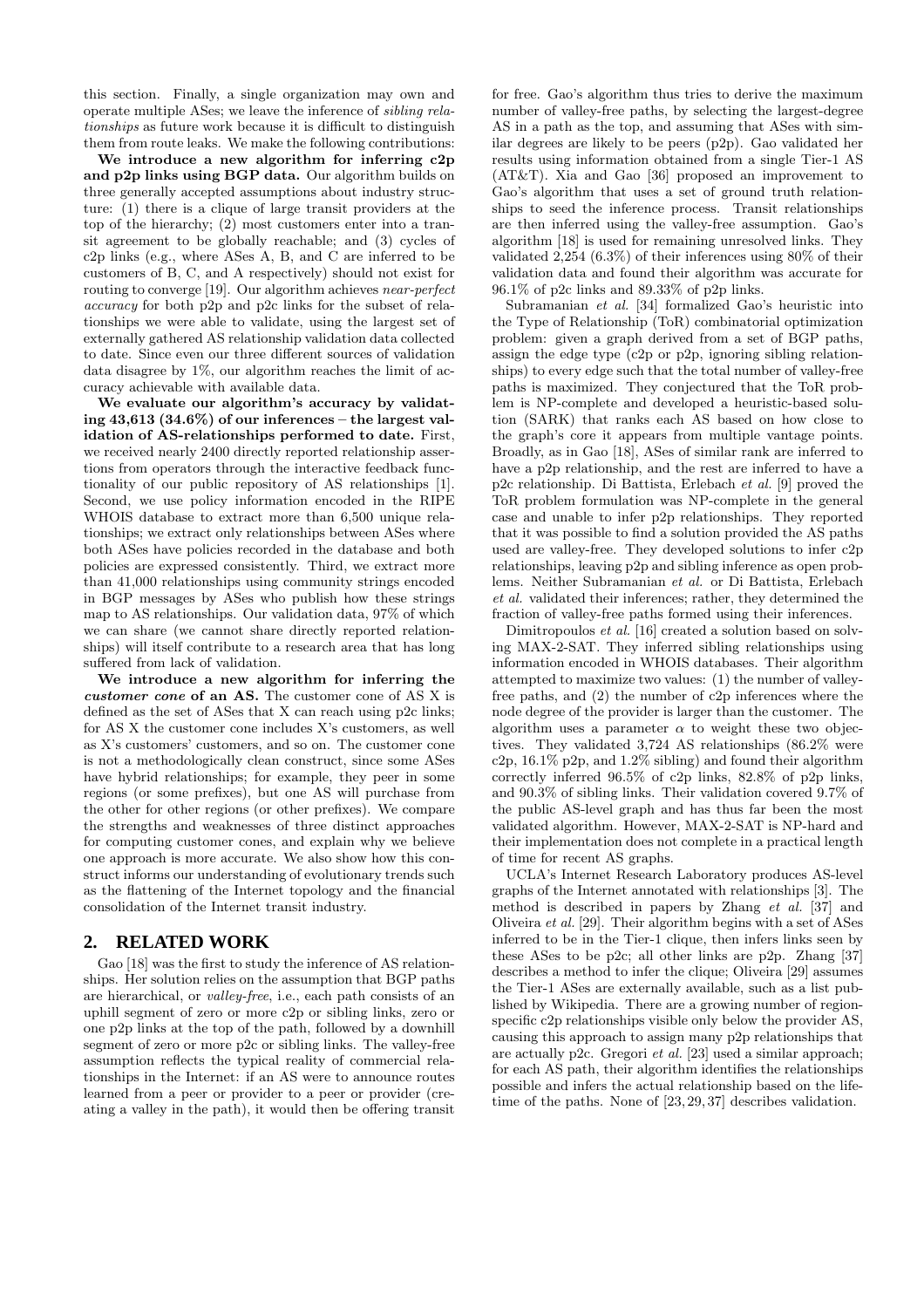The problematic lack of validation puts AS relationship inference research in a precarious scientific position. Nonetheless, research continues to build on the assumption that meaningful AS relationship inference can be achieved and applied to the study of the Internet, from deployment of security technologies [21], Internet topology mapping [6, 8,12] and evolution [13, 14], to industry complexity [17] and market concentration [15]. Due to the diversity in inter-domain connectivity, relationship inferences do not (by themselves) consistently predict paths actually taken by packets; such predictive capabilities remain an open area of research [27].

Given its importance to the field of Internet research, we revisited the science of AS relationship inference, with particular attention to validation. Our algorithm does not seek to maximize the number of valley-free (hierarchical) paths, since at least 1\% of paths are non-hierarchical (section 3.6). We make inferences using AS path triplets (adjacent pairs of links) which allow us to ignore invalid segments of paths that reduce the accuracy of valley-free path maximization approaches. We also rely on two key assumptions: (1) an AS enters into a c2p relationship to become globally reachable, i.e. their routes are advertised to their provider's providers, and (2) there exists a clique of ASes at the top of the hierarchy that obtain full connectivity through a full mesh of p2p relationships. We acquired external validation for 34.6% of the links in our AS graph, which was certainly a challenge but not one as insurmountable as has been suggested (e.g. [9, 18, 23, 33, 34]).

## **3. DATA**

In this section we present the sources of data we use: public BGP data, a list of AS allocations to RIRs and organizations, and multiple sources of validation data.

#### **3.1 BGP paths**

We derive BGP paths from routing table snapshots collected by the Route Views (RV) project [5] and RIPE's Routing Information Service (RIS) [4]. Each BGP peer is a vantage point (VP) as it shows an AS-level view of the Internet from that peer's perspective. For each collector, we download one RIB file per day between the 1st and 5th of every month since January 1998, and extract the AS paths that announce reachability to IPv4 prefixes. When we extract the AS paths, we discard paths that contain AS-sets and compress path padding (i.e. convert an AS path from "A B B C" to "A B C"). We record all AS paths that are seen in any of the five snapshots and use the union to subsequently infer relationships. We use all paths and not just "stable" paths because backup c2p links are more likely to be included if we use all AS paths, and temporary peering disputes may prevent a normally stable path from appearing stable in our five-day window of data.

Figure 1 shows the number of ASes peering with RV or RIS between 1998 and 2013. We also show the number providing full views (routes to at least 95% of ASes). RV is the only source that provides BGP data collected between 1998 and 2000, and while more than two thirds of its peers provided a full view then, it had at most 20 views during these three years. For the last decade, approximately a third of contributing ASes provide a full view. Most (64%) contributing ASes provide routes to fewer than 2.5% of all ASes. The operators at these ASes likely configured the BGP ses-



Figure 1: Number of ASes providing BGP data to Route Views and RIS over time. Currently, a third of all contributors provide a full view. The number of ASes providing a full view has not grown since 2008.

sion with the collector as p2p and therefore advertise only customer routes.

## **3.2 Allocated ASNs**

We use IANA's list of AS assignments [2] to identify valid AS numbers assigned to organizations and RIRs. We filter out BGP paths that include unassigned ASes, since these ASes should not be routed on the Internet.

#### **3.3 Validation data directly reported**

Our website provides the ability to browse our relationship inferences and submit validation data. We use corrections to two separate inferred datasets, created in January 2010 and January 2011 using a previous relationship inference algorithm. This older algorithm did not produce a cycle of p2c links but assigned many more provider relationships than ASes actually had; 93% of the website feedback consists of p2p relationships, and 62% of that consists of correcting our inference of a c2p relationship to a p2p relationship. In total, we received 129 c2p and 1,350 p2p relationships from 142 ASes through our website. The disparity between our previous inferences and the submissions motivated the new algorithm that we present in this paper.

We separately followed up on unchanged inferences with operators, as well as submissions that seemed erroneous compared to observations in public BGP paths. We received responses from more than 50 network operators. 18 relationships submitted through our website were later acknowledged by the submitting operator to have been inaccurately classified (9 by one operator) or to have changed subsequent to the submission. Additionally, based on email exchanges with operators, we assembled a file containing 974 relationships  $-285$  c2p and 689 p2p (contained within the "directly reported" circle of figure 2, described further in section 3.6).

## **3.4 Validation data derived from RPSL**

Routing policies are stored by network operators in public databases using the Routing Policy Specification Language (RPSL) [7]. The largest source of routing policies is the RIPE WHOIS database, partly because many European IXPs require operators to register routing policies with RIPE NCC. The routing policy of an AS is stored as part of the aut-num record [7]. The aut-num record lists import and export rules for each neighbor AS. An import rule specifies the route announcements that will be accepted from the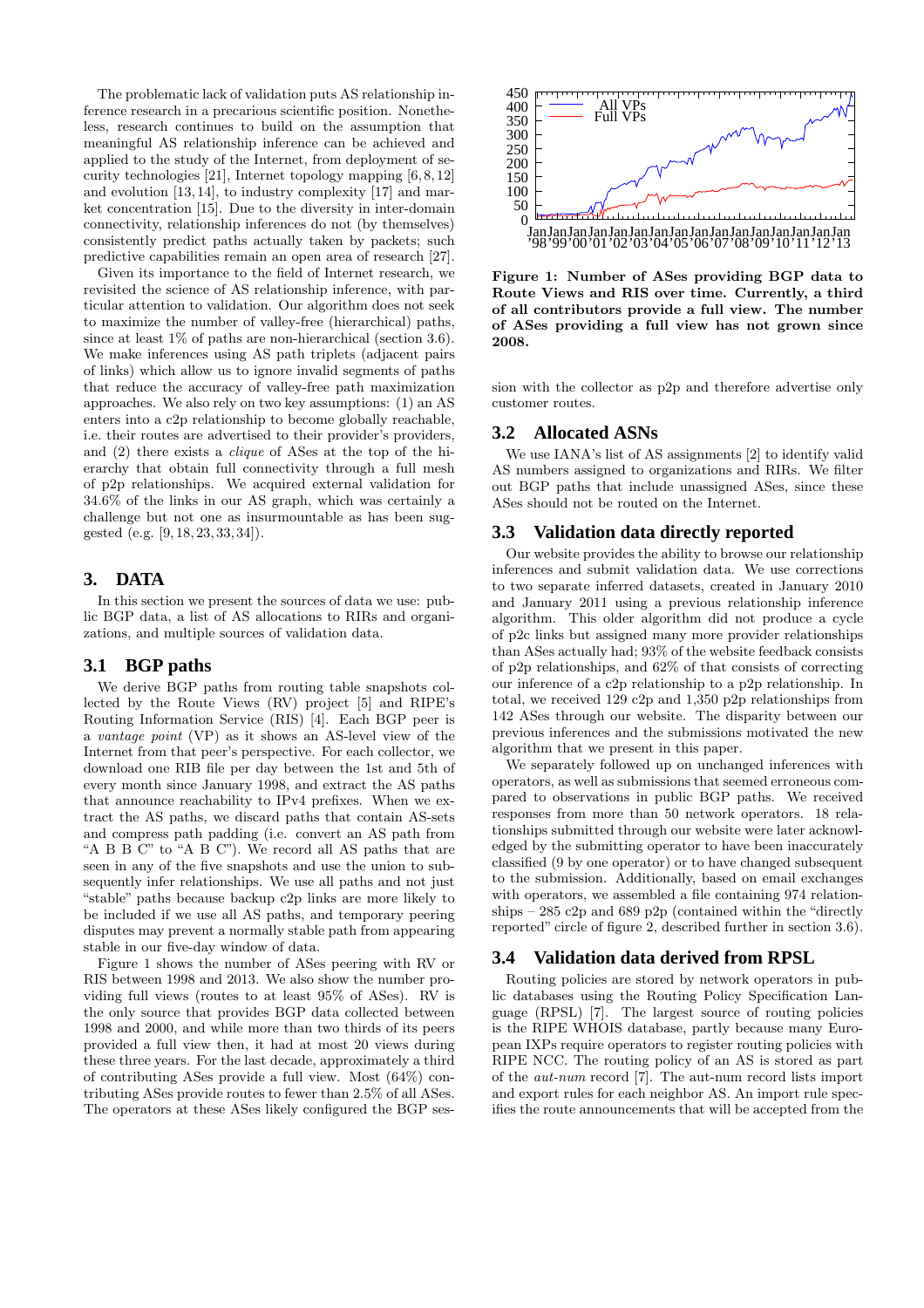

Figure 2: Summary of validation data sets collected and agreement among sets (first number inside intersections is number of overlapping relationships that agree). Overall, 2203 of 2225 relationships agree (99.0%) suggesting a limit on the accuracy of any source of validation data.

neighbor, while an export rule specifies what routes will be advertised to the neighbor. The special rule ANY is used by an AS to import/export all routes from/to the neighbor, and is indicative of a customer/provider relationship. Using the RIPE WHOIS database from April 2012, we extracted a set of c2p relationships using the following method: if X has a rule that imports ANY from Y, then we infer a c2p relationship if we also observe a rule in Y's aut-num that exports ANY to A. Limiting ourselves to records updated between April 2010 and April 2012 provided us with 6,530 c2p links between ASes with records in RIPE NCC's database.

#### **3.5 Validation data derived from communities**

AS relationships can be embedded in BGP community attributes included with each route announcement. Community attributes can be tagged to a route when it is received from a neighbor. Community attributes are optional transitive attributes; they can be carried through multiple ASes but could be removed from the route if that is the policy of an AS receiving the route [11]. The tagging AS can annotate the route with attributes of the neighbor and where the route was received, and the attributes can be used to control further announcements of the route. The commonly used convention is for the tagging AS to place its ASN, or that of its neighbor, in the first sixteen bits. The use of the remaining 16 bits is not standardized, and ASes are free to place whatever values they want in them. Many ASes publicly document the meaning of the values on network operations web sites and in IRR databases, making it possible to assemble a dictionary of community attributes and their policy meanings. We used a dictionary of 1286 community values from 224 different ASes assembled from [22] to construct a set of relationships from BGP data for April 2012; in total, there are 41,604 relationships in our set (16,248 p2p and 23,356 c2p).

#### **3.6 Summary of validation data**

Figure 2 uses a Venn diagram to show the size and overlap of our validation data sources. Overall, 2203 of 2225 relationships that overlap agree (99.0%), with multiple explanations for the discrepancies. For the directly reported source, some operators reported a few free transit relationships as peering relationships, i.e., they were reported in the tradi-



Figure 3: Characteristics of validation data. Relative to BGP data, clique links and links directly connected to VPs are over-represented and stub links are under-represented.

tional economic sense rather than in a routing sense. For the RPSL source, some providers mistakenly imported all routes from their customers and some customers mistakenly exported all routes to their providers. For the BGP communities source, some customers tagged routes exported to a Tier-1 AS as a customer. While there are limits to the accuracy of all our sources of validation, the 99.0% overlap in agreement gives us confidence in using them for validation.

We assembled our validation data set by combining our four data sources in the following order: (1) directly reported using the website, (2) RPSL, (3) BGP communities, and (4) directly reported in an email exchange. Where a subsequent source classified a link differently, we replaced the classification; we trust relationships acquired through email exchanges more than relationships submitted via the website. Our validation data set consists of 48,276 relationships: 30,770 c2p and 17,506 p2p.

To estimate possible biases in our validation data set, we compared its characteristics with those of the April 2012 BGP dataset in terms of the link types and the minimum distance from a VP at which those links were observed. The closer the link is to a vantage point, the more likely we are to see paths that cross it. We classify links as clique (one endpoint is in the clique), *core* (both endpoints are not in the clique and are not stubs), and stub (one endpoint is a stub and the other endpoint is not in the clique). Figure  $3(a)$  shows *clique* links are over-represented in our validation data set as compared to BGP data, while stub links are under-represented. This disparity is due to the validation data from BGP communities, which mostly comes from large ASes. Figure 3(b) shows links directly connected to a VP (distance 0) are over-represented in our validation data relative to April 2012 BGP data, likely due to the communities dataset, many of which involve ASes that provide VPs.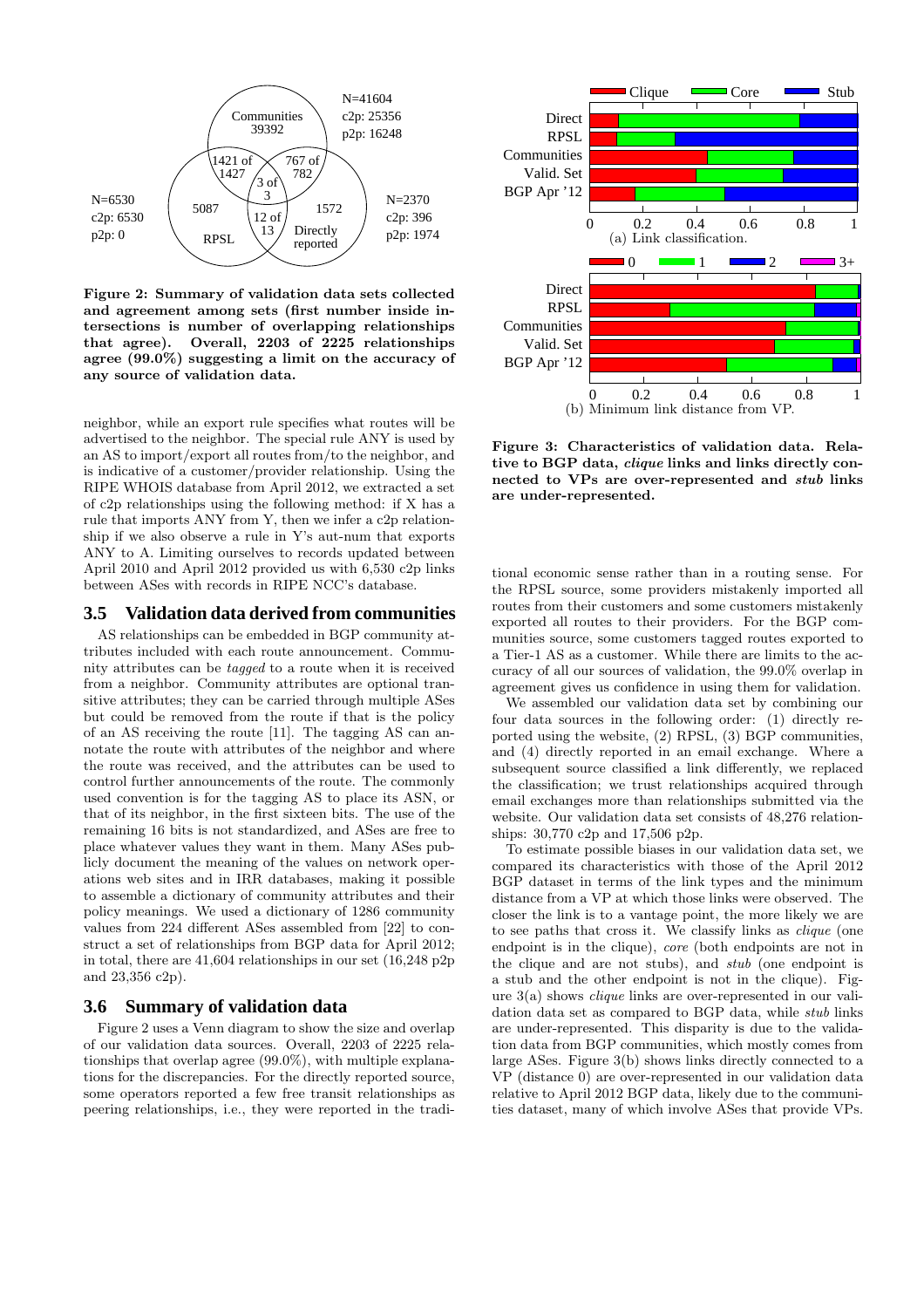

Figure 4: Computing the transit degree of ASes using paths. While the node degrees of ASes A and B are both three, A's transit degree is two because A it is not observed to announce D's prefixes to any neighbors. Nodes with a transit degree of zero (C, D, E, F) are stub ASes.

## **4. RELATIONSHIP INFERENCE**

Our algorithm uses two metrics of AS connectivity: the node degree is the number of neighbors an AS has; and the transit degree is the number of unique neighbors that appear on either side of an AS in adjacent links. Figure 4 illustrates the transit degree metric; ASes with a transit degree of zero are stub ASes. We use transit degree to initially sort ASes into the order in which we infer their relationships, breaking ties using node degree and then AS number. ASes inferred to be in the clique are always placed at the top of this rank order. Sorting by transit degree reduces ordering errors caused by stub networks with a large peering visibility, i.e., stubs that provide a VP or peer with many VPs.

#### **4.1 Assumptions**

We make three assumptions based on discussions with operators and generally understood industry structure.

Clique: multiple large transit providers form a peering mesh so that customers (and indirect customers) of a transit provider can obtain global connectivity without multiple transit provider relationships.

A provider will announce customer routes to its providers. All ASes, except for those in the clique, require a transit provider in order to obtain global connectivity. We assume that when X becomes a customer of Y, that Y announces paths to X to its providers, or to its peers if Y is a clique AS. Exceptions to this rule include backup and region-specific transit relationships.

The AS topology can be represented in a directed acyclic graph. Gao et al. argue there should be no cycle of p2c links to enable routing convergence [19].

#### **4.2 Overview**

Algorithm 1 shows each high-level step in our AS relationship inference algorithm. First, we sanitize the input data by removing paths with artifacts, i.e., loops, reserved ASes, and IXPs (step 1). We use the resulting AS paths to compute the node and transit degrees of each AS, and produce an initial rank order (step 2). We then infer the clique of ASes at the top of the hierarchy (step 3). After filtering out poisoned paths (step 4), we apply heuristics to identify c2p links (steps 5-10). Finally, we classify all remaining unclassified links as p2p. Our algorithm contains many steps, a consequence of trying to capture the complexity of the real-world Internet and mitigate limitations of public BGP data [32]. The output from this process is a list of p2c and p2p relationships with no p2c cycles, by construction.

#### Algorithm 1 AS relationship inference algorithm.

Require: AS paths, Allocated ASNs, IXP ASes

- 1: Discard or sanitize paths with artifacts (§4.3)
- 2: Sort ASes in decreasing order of computed transit degree, then node degree (§4)
- 3: Infer clique at top of AS topology (§4.4)
- 4: Discard poisoned paths (§4.3)
- 5: Infer c2p rels. top-down using above ranking (§4.5)
- 6: Infer c2p rels. from VPs inferred not to be announcing provider routes (§4.5)
- 7: Infer c2p rels. for ASes where the provider has a smaller transit degree than the customer (§4.5)
- 8: Infer customers for ASes with no providers (§4.5)
- 9: Infer c2p rels. between stubs and clique ASes (§4.5)
- 10: Infer c2p rels. where adjacent links have no relationship inferred (§4.5)
- 11: Infer remaining links represent p2p rels. (§4.5)

#### **4.3 Filtering and Sanitizing AS Paths**

We first sanitize the BGP paths used as input to our algorithm, especially to mitigate the effects of BGP path poisoning, where an AS inserts other ASes into a path to prevent its selection. A poisoned path implies a link (and thus relationship) between two ASes, where in reality neither may exist. We infer poisoning, or the potential for a poisoned path, in AS paths (1) with loops, or (2) where clique ASes are separated. We filter out paths with AS loops, i.e., where an ASN appears more than once and is separated by at least one other ASN. Such paths are an indication of poisoning, where an AS X prevents a path from being selected by a non-adjacent upstream AS Y by announcing the path "X Y X" to provider Z, so if the route is subsequently received by Y it will be discarded when the BGP process examines the path for loops [24]. For BGP paths recorded in April 2012, 0.11% match this rule. After we have inferred the clique in step 3, we also discard AS paths where any two ASes in the clique are separated by an AS that is not in the clique. This condition indicates poisoning, since a clique AS is by definition a transit-free network. For BGP paths recorded in April 2012, 0.03% match this rule.

We also filter out paths containing unassigned ASes; in BGP paths from April 2012, we observed 238 unassigned ASes in 0.10% of unique paths. 222 of these ASes are reserved for private use and should not be observed in paths received by route collectors. In particular AS23456, reserved to enable BGP compatibility between ASes that can process 32-bit ASNs and those that cannot [35], is prevalent in earlier public BGP data and can hinder relationship inferences.

We also remove ASes used to operate IXP route servers because the relationships are between the participants at the exchange. Unfortunately we know of no public database of IXP route server ASes, nor do we know of any algorithm that reliably identifies an IXP route server. To identify IXP route server ASes, we manually searched for IXP ASes using a combination of routing and WHOIS data: if the name of the AS in WHOIS contains RS or IX, we include the AS in our list if the AS announces less address space than a /23. This process yielded a list of 25 ASes known to operate route servers; we remove these ASes from paths so that the IX participants are adjacent in the BGP path.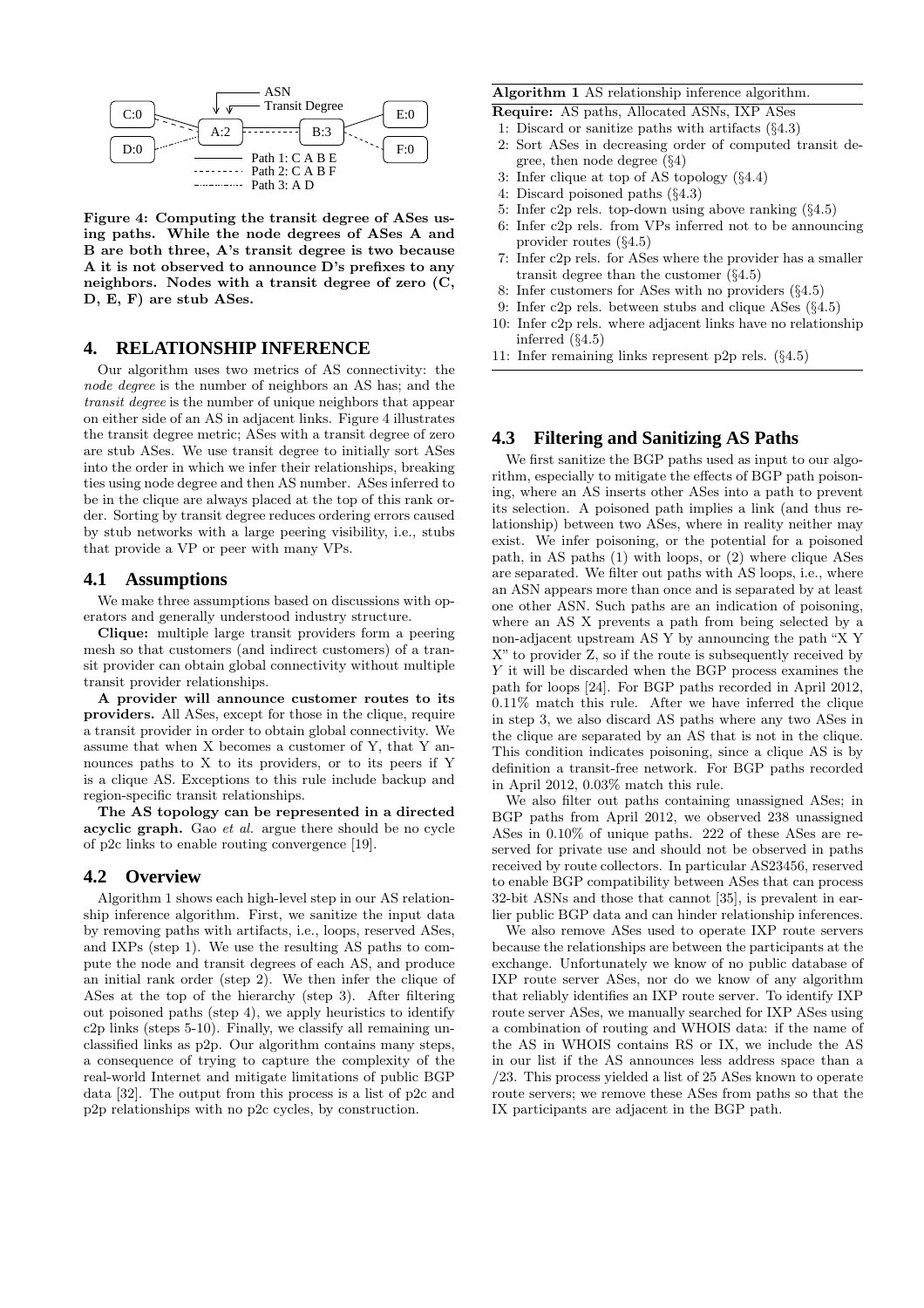

Figure 5: ASes inferred to be in the clique over time. We plot the 22 of the 26 ASes inferred to be in the clique at any time after January 2002. The clique's small size and consistent membership lend confidence in our inference methodology. AS names change over time so we do not label them. As an artifact of the AS3356/AS3549 merger process in 2013, clique member AS6461 was inferred not to be in the clique.

Finally, we discarded all paths from 167.142.3.6 for May and June 2003, and from 198.32.132.97 between March and November 2012; the former reported paths with ASes removed from the middle of the path, and the latter reported paths inferred from traceroute.

#### **4.4 Inferring Clique**

We attempt to infer the ASes present at the top of the hierarchy. Since Tier-1 status is a financial circumstance, reflecting lack of settlement payments, we focus on identifying transit-free rather than Tier-1 ASes. First, we use the Bron/Kerbosch algorithm [10] to find the maximal clique  $C_1$ from the AS-links involving the largest ten ASes by transit degree.<sup>1</sup> Second, we test every other AS in order by transit degree to complete the clique. AS Z is added to  $C_1$  if it has links with every other AS in  $C_1$  and it does not appear to receive transit from another member of  $C_1$ ; i.e. no AS path should have three consecutive clique ASes. Because AS path poisoning may induce three consecutive clique ASes in a false BGP path "X Y Z", we add AS Z to  $C_1$  provided there are no more than five ASes downstream from "X Y Z". A nominal value of five ASes will still capture clique ASes even in paths poisoned multiple times, yet is unlikely to wrongly place a large transit customer in the clique since a clique AS is likely to announce (and we are likely to observe [28]) more than five customers of large transit customers. If an AS would be admitted to  $C_1$  except for a single missing link, we add that AS to  $C_2$ . Finally, because an AS might be in  $C_1$  but not in the clique, we re-use the Bron/Kerbosch algorithm to find the largest clique (by transit degree sum) from the AS-links involving ASes in  $C_1$  and  $C_2$ . The product of this step is a clique of transit-free ASes.

Figure 5 shows ASes inferred to be in the clique since January 2002. Nine ASes have been in the clique nearly every month, and ASes that are inferred to be in the clique are

almost continuously present. The consistency of the inferred clique and our discussions with operators give us confidence in our clique inference methodology. However, peering disputes and mergers of ASes can disrupt our inference of the clique. ASes may form alliances to prevent de-peering incidents from partitioning their customers from the Internet. If such a disconnection incident triggers activation of a backup transit relationship, a peer will disappear from the clique and instead be inferred as a customer of the allied peer. The process of merging ASes can can also result in peers being inferred as customers. For example, in 2013 Level3 (AS3356) gradually shut down BGP sessions established with Global Crossing (AS3549), shifting sessions to AS3356. In order to maintain global connectivity during this merger process, Level3 advertised customers connected to AS3549 to peers that were only connected to AS3356. As a result, ASes in the clique appeared to be customers of AS3356, when in reality they were peers. Specifically, in figure 5, AS6461 was not inferred to be a member of the clique because it had shifted all peering ports with Level3 to AS3356.

## **4.5 Inferring Providers, Customers, and Peers**

The remainder of the algorithm infers p2c and p2p relationships for all links in the graph. Step 3 infers p2p relationships for the full mesh of links between clique ASes. The rest of this section uses figure 6 as reference.

AS path triplets: We make inferences using only AS path triplets (adjacent pairs of links). Triplets provide the constraints necessary to infer c2p relationships while allowing us to ignore non-hierarchical segments of paths, and are more computationally efficient than paths. For example, in figure 6 we break path 1 into two triplets: "1239 3356 9002" and "3356 9002 6846".

Notation: We use the notation in table 1 to describe relationships between ASes. A p2c relationship between X and Y is presented as " $X > Y$ ". The notation reflects providers as typically greater (in degree or size or tier of a traditional hierarchical path) than their customers. A triplet with no inferred relationships is presented as "X ? Y ? Z".

<sup>&</sup>lt;sup>1</sup> Starting with ten ASes reveals most clique ASes and is small enough to prevent the incorrect inference of a clique below the top of the hierarchy. If there are multiple cliques, we select the clique with the largest transit degree sum.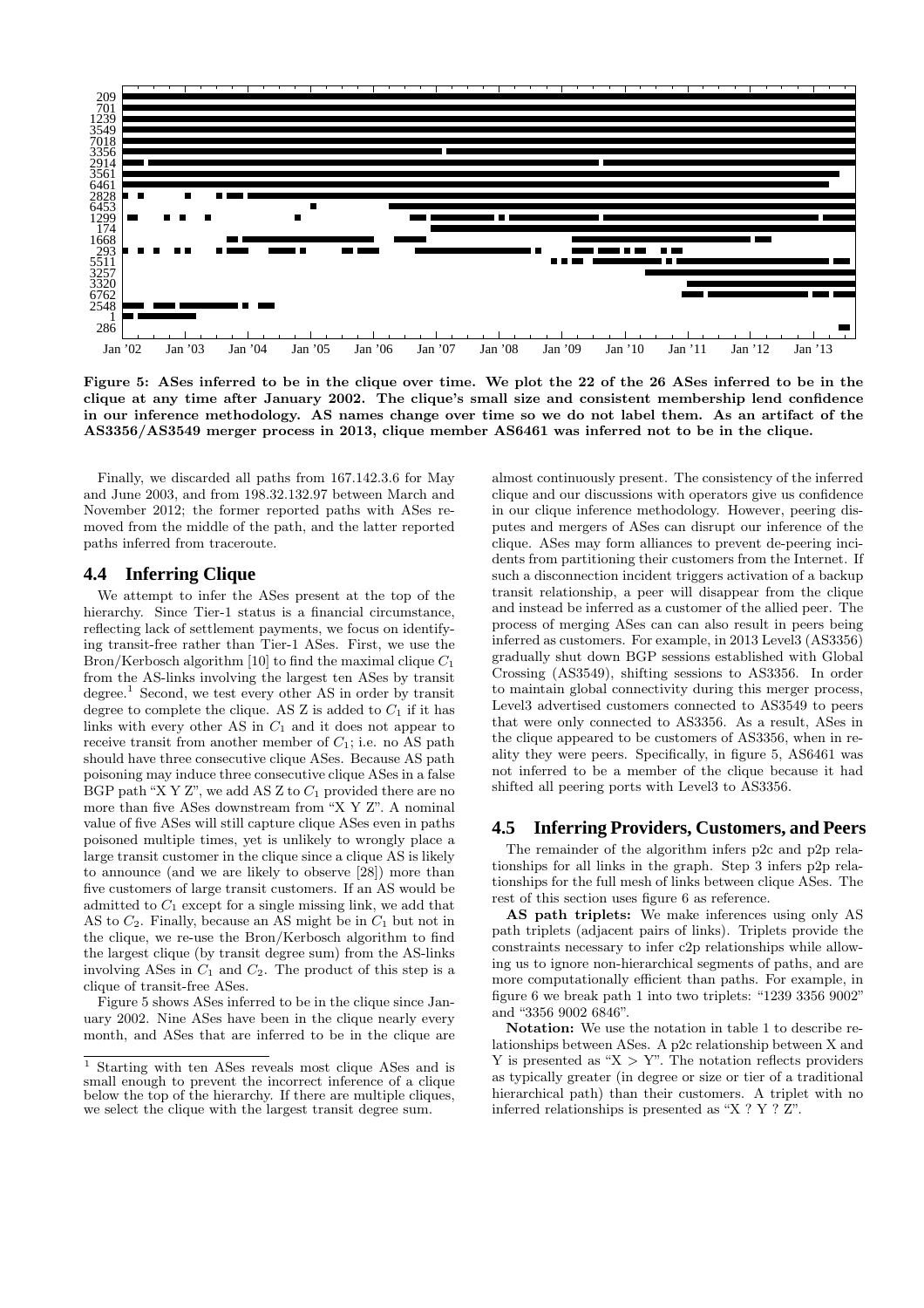

Figure 6: Inferring providers, customers, and peers. Each AS is labeled "AS Number:Transit Degree". VPs are in double squares, and (by definition) on the left side of all raw BGP paths. We use this set of paths to illustrate the inferences made at each step of our algorithm. Relationships listed use notation in Table 1.

| Notation | Description              |
|----------|--------------------------|
| X < Y    | X is a customer of Y     |
| $X - Y$  | X is a peer of Y         |
| X?Y      | No inferred relationship |

Table 1: Notation used to describe relationships.

Sorting of ASes: We sort ASes in the order we will estimate their c2p relationships. ASes in the clique are placed at the top, followed by all other ASes sorted by transit degree, then by node degree, and finally by AS number to break ties. We sort by transit degree rather than node degree to avoid mistaking high-degree nodes (but not high-transit degree, e.g., content providers) for transit providers. Figure 6 shows the sorted order of the ASes in that graph.

Preventing cycles of p2c links: When we infer a c2p relationship we record the customer AS in the provider's customer cone, and add the AS to the cones of all upstream providers. Any ASes in the customer's cone not in the cones of its upstream providers are also added to the cones of those providers. We do not infer a c2p relationship if the provider is already in the AS's cone, to prevent a cycle of p2c links.

Step 5: Infer c2p relationships top-down using ranking from Step 2. This step infers 90% of all the c2p relationships we infer, and is the simplest of all our steps. We visit ASes top-down, skipping clique ASes since they have no provider relationships. When we visit AS Z, we infer Y > Z if we observe "X – Y ? Z" or "X > Y ? Z". To have observed " $X - Y$ ", X and Y must be members of the clique

(step 3). To have inferred " $X > Y$ " by now, one must have visited Y in a previous iteration of this step. No cycle of c2p links can be formed because c2p relationships are assigned along the degree gradient, i.e. no c2p relationship is inferred between two ASes where the provider has a smaller transit degree, a necessary condition to create a cycle. For example, in figure 6, we first consider (after the four clique ASes) c2p relationships for 9002 (3356), then 15169 (none), etc.

The order of the ASes in the triplet is important, at this step and for most of the remaining steps. To minimize false c2p inferences due to misconfigurations in one direction of a p2p relationship (an AS leaks provider or peer routes to peers), we infer a c2p relationship when we observe the provider or peer closer than the customer to at least one VP in at least one triplet. This heuristic builds on the intuition that an AS enters a provider relationship to become globally reachable, i.e., at least one VP should observe the provider announcing the customer's routes. For example, when we infer  $3356 > 9002$  in figure 6, we use triplet "1239" 3356 9002" from path 1 and not triplet "9002 3356 1239" from path 7 because 3356 appears before 9002 in path 1.

Step 6: Infer c2p relationships from VPs inferred to be announcing no provider routes. We assume that "partial VPs" providing routes to fewer than 2.5% of all ASes either (1) export only customer routes, i.e., the VP has configured the session with the collector as p2p; or (2) have configured the session as p2c, but have a default route to their provider, and export customer and peer routes to the collector. Given a path "X  $?$  Y  $?$  Z" where X is a partial VP and Z is a stub, the link XY can either be p2c or p2p, requiring  $Y > Z$ . In figure 6, we use path 9 and the inference of 15169 as a partial VP to infer  $6432 > 36040$ .

Step 7: Infer c2p relationships for ASes where the customer has a larger transit degree. Given a triplet "W  $>$  X ? Y" where (1) Y has a larger transit degree than X, and (2) at least one path ended with "W X Y" (i.e. Y originates a prefix to X), then we assign  $X > Y$ . We assume c2p relationships against the degree gradient are rare, although they can arise from path poisoning. Condition (2) mitigates the risk of using poisoned paths because poisoned segments of a path do not announce address space. In figure 6 we infer  $721 \text{ (X)} > 27065 \text{ (Y)}$  because path 5 shows 27065 announcing a prefix to 721. In the absence of path 5, we would infer that 2629 poisoned path 6 with 27065 and we would not assign a c2p relationship. When we assign X  $>$  Y, we also assign Y  $>$  Z where we observe triplets "X  $>$  $Y$  ?  $Z$ "; in figure 6 we use path 6 to infer 27065 > 2629.

Step 8: Infer customers for provider-less ASes. We visit provider-less ASes top-down, skipping clique members because their customers were inferred in step 5. This step is necessary because steps 5 and 7 require an AS to have a provider in order to infer customers. Examples of provider-less ASes are some regional and research networks, e.g., TransitRail. For each provider-less AS X, we visit each of its neighbors W top-down. When we observe triplet "W X  $Y$ ", we infer  $W - X$  because we never observed W announcing X to providers or peers in previous steps; therefore,  $X >$ Y. We remove the condition in step 5 that the peer AS must be closest to the VP, because provider-less ASes are mostly observed by downstream customers providing a public BGP view. In figure 6, 11164 (X) is a provider-less AS; we use path 8 to infer 9002 (W) − 11164 (X) and 11164 (X) > 2152  $(Y)$ . When we assign  $X > Y$ , we also assign  $Y > Z$  where we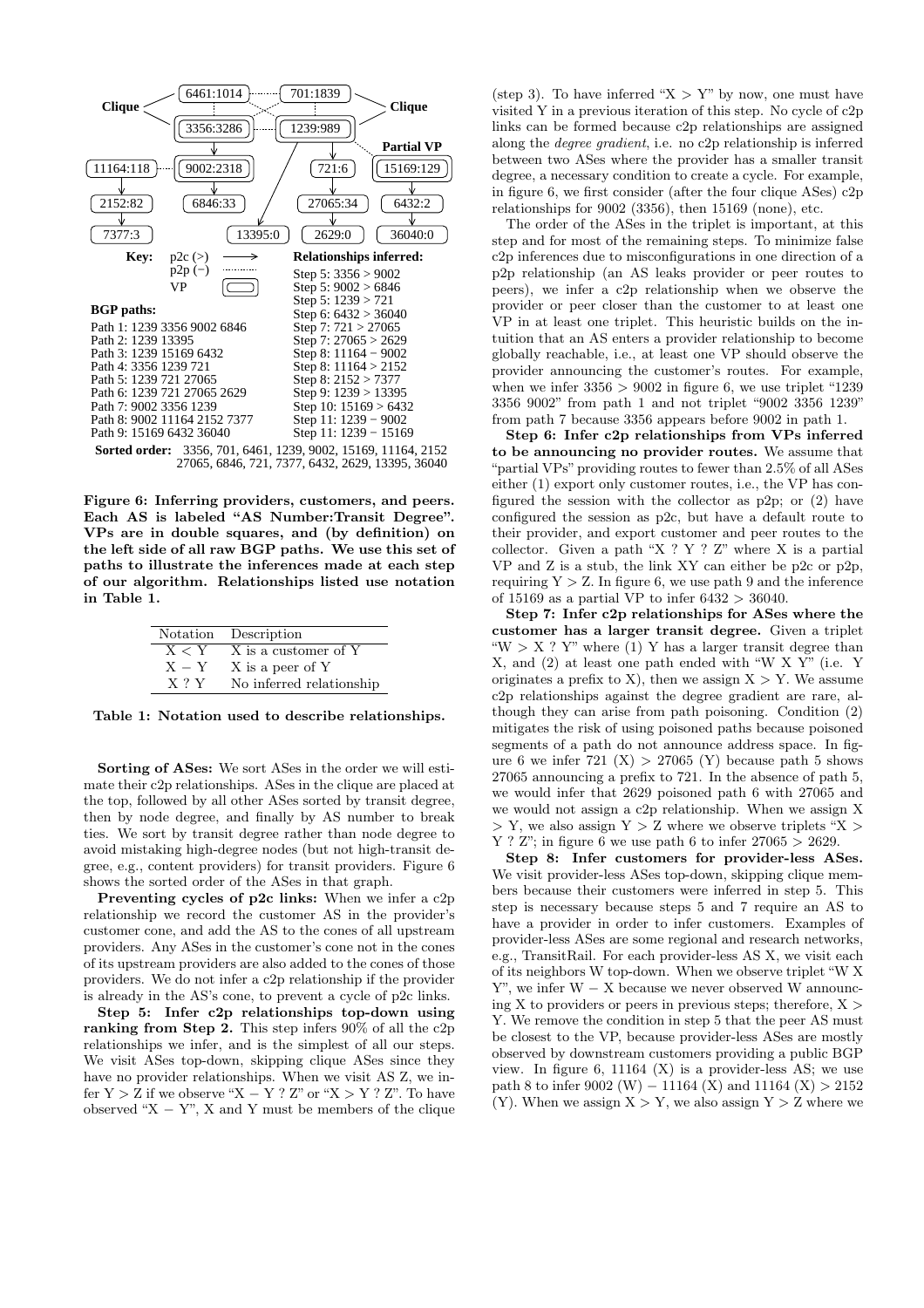

Figure 7: p2c-c2p valleys caused by unconventional routing policies between (a) siblings, (b) mutual transit, and (c) leaking/poisoning. Each AS is labeled with its transit degree, which influences the order of p2c inferences. An AS-to-organization map would resolve (a) but not (b) because the ASes in (b) are independent ASes. Leaking as in (c) results in paths with spurious p2c-c2p valleys when an AS leaks a route from a provider to another provider. Note that in (c) AS6203 could instead be poisoning to prevent AS2828 from selecting the more specific route (traffic engineering); we believe (c) to be an example of a prefix-list leak because AS2828 is the only origin AS observed for that prefix. All examples are present in April 2012 BGP data.

observe triplets " $X > Y$  ?  $Z$ "; in figure 6 we also use path 8 to infer 2152 (Y)  $> 7377$  (Z).

Step 9: Infer that stub ASes are customers of clique ASes. If there is a link between a stub and a clique AS, we classify it as c2p. This step is necessary because step 5 requires a route between a stub and a clique AS to be observed by another clique AS before the stub is inferred to be a customer. Stub networks are extremely unlikely to meet the peering requirements of clique members, and are most likely customers. In figure 6, path 2 reveals a link between 1239 and 13395, but there is no triplet with that link in the set, perhaps because it is a backup transit relationship.

Step 10: Resolve triplets with adjacent unclassified links. We again traverse ASes top down to try to resolve one link as p2c from triplets with adjacent unclassified links. We do this step to avoid inferring adjacent p2p links in step 11, since adjacent p2p links imply anomalous behavior, e.g., free transit or route leakage. We loosen the requirement in step 5 that the first half of the triplet must be resolved. When we visit Y, we search for unresolved triplets of the form "X ? Y ? Z", and attempt to infer  $Y > Z$ . For each unresolved triplet "X ? Y ? Z", we look for another triplet "X ?  $Y < P$ " for some other P. If we find one, we infer  $X < Y$  (and Y will be inferred as a peer of Z in step 11). Otherwise we search for a triplet "Q ? Y ? X", which implies  $Y > X$ , and therefore we would resolve both sides of the original unresolved triplet to  $X < Y$  and  $Y > Z$ . Since we are only confident of resolving one side of the original triplet (embedding an assumption that most p2c links have already been resolved at earlier steps), we make no inferences in this case. Otherwise, we infer  $Y > Z$  in this step, and  $X - Y$  in step 11.

Step 11: Infer p2p links: We assign p2p relationships for all links that have no inferred relationships.

#### **4.6 Complex Relationships**

Sibling Relationships and Mutual Transit: Our algorithm does not infer sibling relationships, where the same organization owns multiple ASes, which can therefore have unconventional export policies involving each sibling's peers, providers, and customers. Similarly, we do not infer mutual transit relationships, where two independent organizations provide transit for each other in a reciprocal arrangement. Both of these arrangements can lead to paths (and triplets) that violate the valley-free property, and in particular produce p2c-c2p valleys in paths. Gao's algorithm [18] inferred that two ASes involved in a non-hierarchical path segment were siblings, which maximizes the number of valley-free paths. Dimitropoulos et al. used WHOIS database dumps to infer siblings from ASes with similar organization names, because policy diversity among siblings makes it difficult to infer siblings from BGP data [16]. Our algorithm does not attempt to resolve these unconventional routing policies because it is difficult to accurately classify them; as a result, our algorithm produces p2c-c2p valleys in paths.

Figure 7 provides three examples of non-hierarchical path segments caused by siblings (figure  $7(a)$ ), mutual transit (figure  $7(b)$ , and route leaks or path poisoning (figure  $7(c)$ ). In figure 7(a), ASes 9398 and 9822 are ASes owned by the same organization, Amcom Telecommunications, which implements complex export policies with these ASes. Specifically, we observe customers of 9822 are exported to 9398's peers and providers, and routes originated by 9398 are exported to 9822's providers. These policies induce a p2cc2p valley in a path, because we infer 9398 is a customer of both 9822 (path x) and 2914, and observe 9398 to announce customers of its inferred provider 9822 to its other inferred provider (path y). In figure 7(b), independently operated ASes 6772 and 15576 implement mutual transit, owing to complementary traffic profiles: AS6772 is an access provider with mostly inbound traffic, while AS15576 is a content provider, with mostly outbound traffic. A WHOISderived database of sibling relationships does not help infer mutual transit arrangements. Finally, route leaks and path poisoning can also result in a p2c-c2p valley in a path. Figure 7(c) provides an example of a route leak from 6203,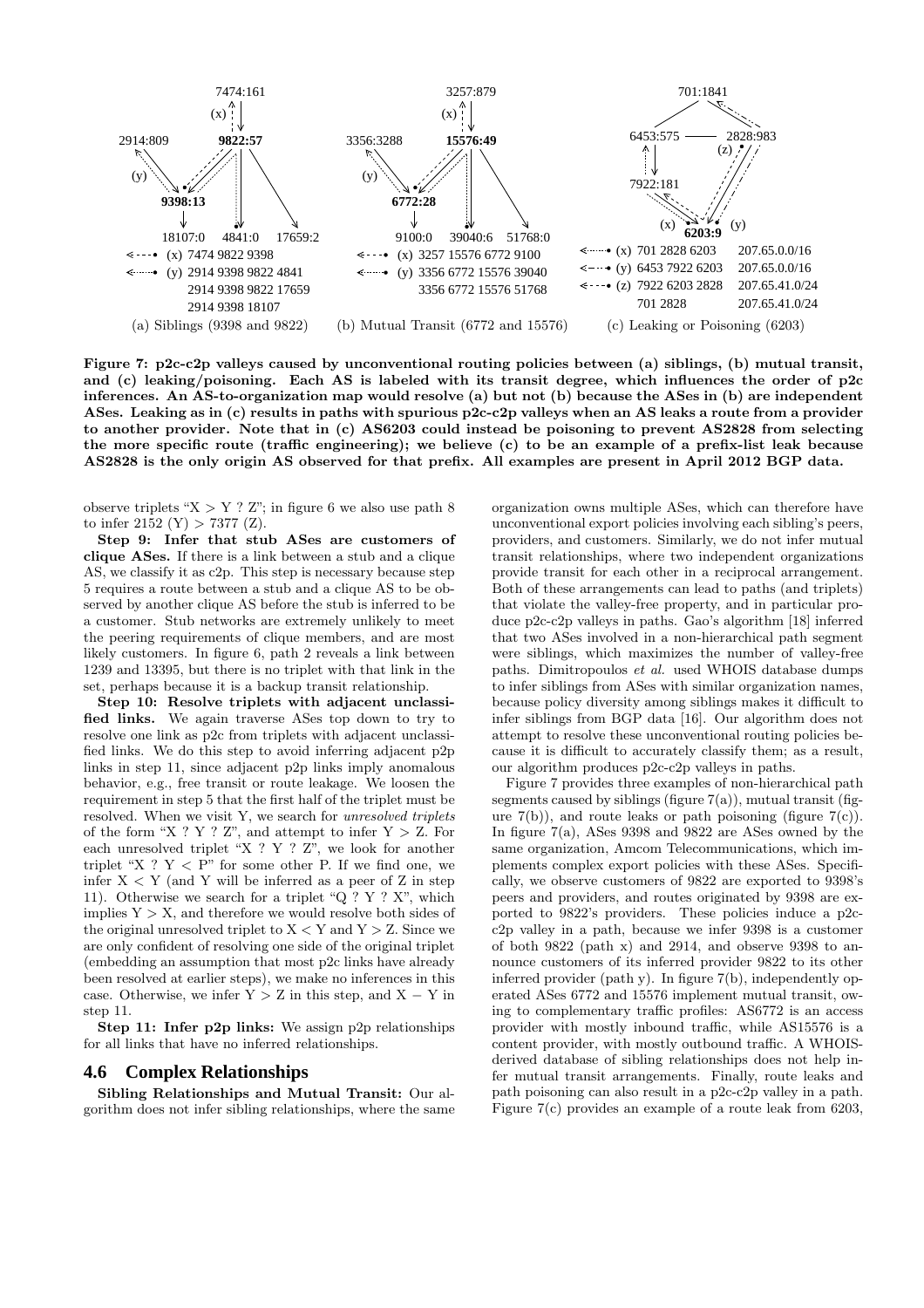

Figure 8: Two ASes may have hybrid relationships. In this example B is a customer of A in region X and B is a peer of A in region Y. However, our algorithm infers a single relationship between B and A: c2p. If A routes rationally, it will only advertise paths to F and G from B to customers.

where it provides transit to a /24 prefix announced by one of its providers (AS2828) to another provider (AS7922). The prefix AS2828 announces is a more specific prefix of a /16 prefix that AS6203 announces, and has likely leaked because of a prefix list configured in AS6203. An alternative explanation is that AS6203 is poisoning that path so that AS2828 cannot select the more specific prefix. We believe a route leak is the more plausible explanation because AS2828 is the only AS to originate the prefix. Without the use of prefixes, it is not possible to distinguish this valley from mutual transit or siblings. We do not currently use prefixes in our inference algorithm; detecting and validating route leaks and path poisoning remains an open problem.

We used sibling inferences derived from WHOIS database dumps [25] to evaluate how the sibling links in our topology were classified. We did not use these sibling inferences in our algorithm because (1) we did not have supporting WHOIS databases going back to 1998, (2) in validation the sibling inferences contained a significant number of false-positives (where two ASes were falsely inferred to belong to an organization), and (3) they do not help distinguish mutual transit between independent ASes from other anomalies such as path poisoning and route leaks. In total, there were 4537 links observed between inferred siblings for April 2012; we inferred 4238 (93%) of these to be p2c. Because we inferred most of the siblings to have p2c relationships (i.e. a transit hierarchy) we also used the sibling inferences to examine if the ordering of ASes in paths supported the classification. Of the 312 organizations for which we observe at least two siblings in a path, 275 (88%) had a strict ordering; i.e. AS  $x$  was always observed in a path before sibling AS  $y$ . For example, we observed 21 Comcast sibling ASes in BGP paths with at least two siblings present; all of these ASes were connected beneath AS7922. It is possible that Comcast's siblings exported routes received from their peers (if any) to other siblings. However, we did not see any peer links from beneath AS7922 (perhaps due to limited visibility), and it would make more engineering sense to share peer routes among siblings by connecting the peer to AS7922.

Partial Transit, Hybrid Relationships, and Traffic Engineering: Our algorithm infers either a p2p or c2p relationship for all links. A partial transit relationship typically restricts the propagation (and visibility) of routes beyond a provider to the provider's peers and customers. Similarly, complex import and export policies can produce hybrid relationships [27]. Figure 8 depicts an AS pair with a c2p relationship in one region, and a p2p relationship elsewhere.

Because publicly available BGP data only includes the best paths announced from each AS, there is no way to distinguish hybrid relationships from traffic engineering practices such as load balancing across providers. Similarly, ASes A and B may enter into a p2p relationship, but B may not advertise all customers or prefixes to A, requiring A to reach those via a provider. We consider hybrid relationships and traffic engineering when computing the customer cone of each AS, which we describe in section 5. Modeling routing policies remains an open problem [27].

The presence of hybrid relationships can cause our algorithm to incorrectly infer a c2p link as a p2p link. In figure 8, if we observe no providers of A announcing routes to E via A then our algorithm infers the c2p link between A and E as p2p. This inference occurs because step 10 collapses triplets with no relationships inferred for either link; i.e., it does not adjust the triplet "E ? A > B". A separate step is necessary to distinguish partial transit relationships visible from a VP below the provider from peering relationships.

Paid Peering: An assumption behind c2p and p2p relationships is that the customer pays the provider and p2p relationships are settlement-free, as historically p2p relationships were viewed as mutually beneficial. Modern business relationships in the Internet are more complicated; ASes may enter into a paid-peering arrangement where an AS pays settlements for access to customer routes only. Multiple network operators confirmed several aspects of paid-peering: (1) approximately half of the ASes in the clique (figure 5) were paid-peers of at least one other AS in the clique as of June 2012; (2) paid-peering occurs between ASes at lowerlevels of the AS topology; and (3) routes from paying and settlement-free peers have the same route preference. This last condition prevents us from distinguishing paid-peering from settlement-free peering using BGP data alone.

Backup Transit: A backup transit relationship occurs when a customer's export policies prevent their routes from being exported outside a provider's customer networks. The export policies used while the provider is in backup configuration are identical to peering; the difference between backup transit and paid peering is due to export filters instead of a contractual agreement. Our algorithm infers most backup transit relationships as peering.

## **4.7 Validation**

In this section we evaluate the positive predictive value (PPV) and true positive rate (TPR, or recall) of our heuristics against our validation dataset (section 3.6). Our AS relationships dataset consists of 126,082 links; we validated 43,613 (34.6%) of these. Table 2 shows the PPV of inferences made at each step of our algorithm. Most relationship inferences are made in steps  $5(56.4\%)$  and  $11(37.7\%)$ , and both of these stages have excellent PPV (99.8% and 98.7%).

Table 3 compares the PPV of our inferences and those made by four other popular inference algorithms for April 2012 BGP paths. Our algorithm correctly infers 99.6% of c2p relationships and 98.7% of p2p relationships. We asked the authors of SARK [34], CSP [27], and ND-ToR [33] for the source code for their algorithm, or for a set of relationships inferred from April 2012 BGP paths; we did not receive either. Gao's PPV for p2p relationships is the highest of the algorithms tested because it makes the fewest number of p2p inferences of all the algorithms, inferring many more c2p relationships than exist in the graph. The algorithm that per-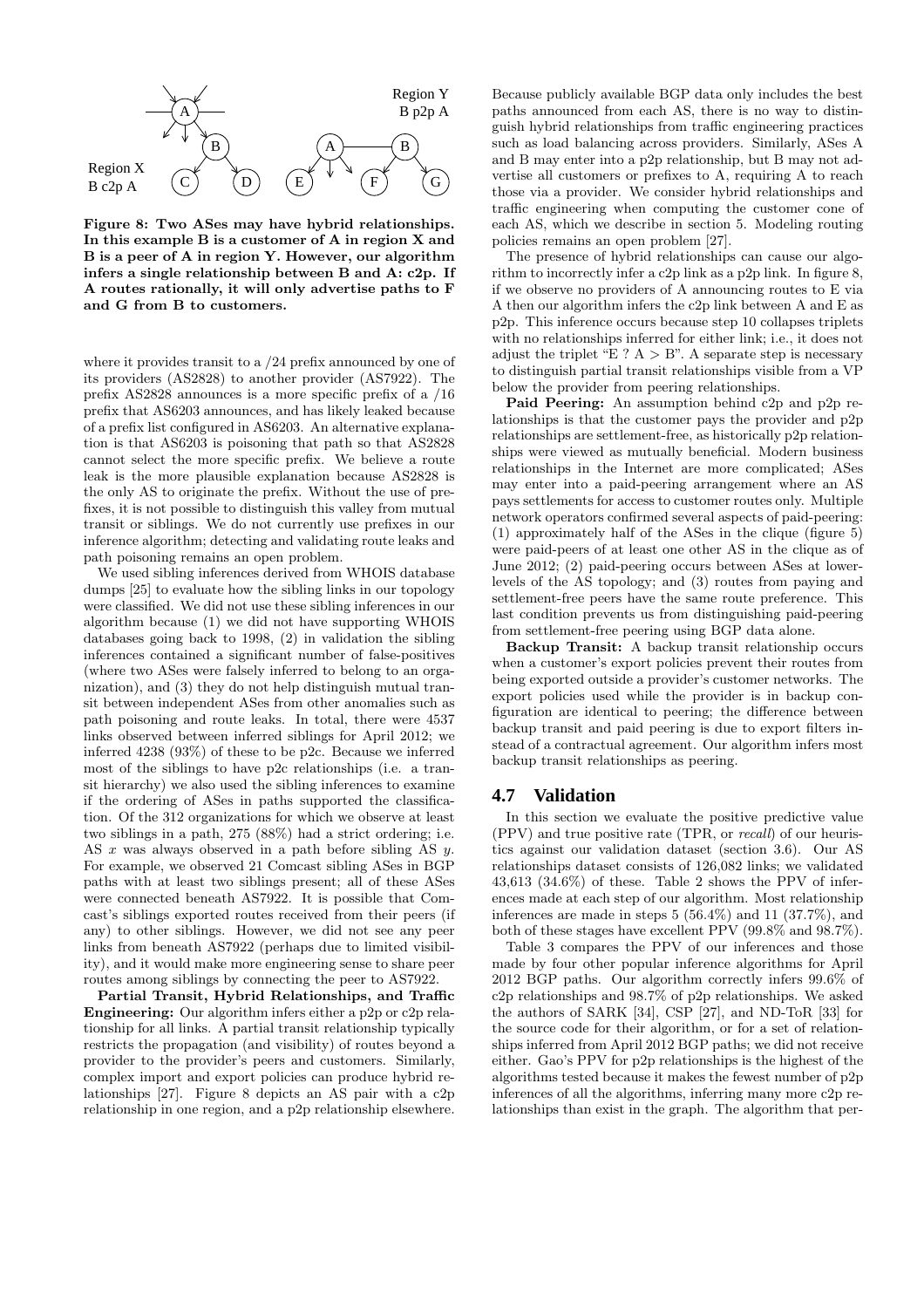| <b>Step</b> | Description                                                           | Validation (PPV)              | Fraction       |
|-------------|-----------------------------------------------------------------------|-------------------------------|----------------|
| 3           | clique at top of AS topology                                          | 136 p2p $@100\%$              | $153(0.12\%)$  |
| 5           | c <sub>2p</sub> relationships top-down                                | 26664 c2p @ 99.8%             | 71160 (56.4%)  |
| 6           | c <sub>2</sub> p relationships from VPs announcing no provider routes | 116 c2p $@99.1\%$             | 532 $(0.42\%)$ |
|             | c2p relationships to smaller degree providers                         | $205$ c2p $@$ 96.1%           | 2420 (1.92%)   |
| 8           | relationships for ASes with no providers                              | 120 c <sub>2p</sub> $@93.3\%$ | 842 (0.67%)    |
|             |                                                                       | 152 p2p @ 96.7%               | 333 $(0.26\%)$ |
| 9           | c <sub>2</sub> p relationships for stub-clique                        | 422 c2p $@ 95.0\%$            | 651 $(0.52\%)$ |
| 10          | collapse adjacent links with no relationships                         | 524 c2p @ 94.7%               | 2474 (1.96%)   |
| 11          | p2p relationships for all other links                                 | 15274 p2p @ 98.7%             | 47517 (37.7%)  |
|             |                                                                       | 43613 @ 99.3%                 | 126082 (100\%) |

Table 2: Validation of inferences (PPV) and number/fraction of inferences made at each step.

| Algorithm    |            | c2p    |      |        | p2p    |      |
|--------------|------------|--------|------|--------|--------|------|
|              | <b>PPV</b> | TPR.   | Errs | PPV    | TPR.   | Errs |
|              | $(\%)$     | $(\%)$ | (1/) | $(\%)$ | $(\%)$ |      |
| <b>CAIDA</b> | 99.6       | 99.3   | 250  | 98.7   | 99.3   | 77   |
| <b>UCLA</b>  | 99.0       | 94.7   | 100  | 91.7   | 98.8   | 12   |
| $Xia+Gao$    | 91.3       | 98.6   | 11   | 96.6   | 81.1   | 29   |
| Isolario     | 90.3       | 98.0   | 10   | 96.0   | 82.4   | 25   |
| Gao          | 82.9       | 99.8   | 5.8  | 99.5   | 62.5   | 200  |

Table 3: Our AS relationship algorithm accurately classifies both c2p and p2p relationships, with high precision (PPV) and recall (TPR).

forms closest to ours is UCLA's; our improvements result in six times fewer false peering inferences. We assembled additional historical validation datasets by extracting relationships from archives of the RIPE WHOIS database (RPSL, section 3.4) and public BGP repositories (BGP communities, section 3.5) at six month intervals between February 2006 and April 2012. The validation performance of Gao, UCLA, and CAIDA algorithms are quantitatively similar as shown in table 3.

We investigated the types of errors that these four algorithms produce, focusing on the two cases with significant occurrence: where we correctly infer c2p (p2p), but another algorithm mistakenly infers  $p2p$  (c2p). We note that when the ground truth is p2p, Gao often infers the link as c2p, usually with the customer having a smaller degree than the provider. On the other hand, UCLA and Isolario produce errors where a p2p link is inferred to be c2p, often with the customer having a larger degree than the provider. The UCLA algorithm often infers c2p links to be p2p because it uses the visibility of a link from tier-1 VPs to draw inferences, and defaults to a p2p inference for links it cannot see (see section 2). We agree with the intuition behind this visibility heuristic and use a variant of it in our algorithm, but we use additional heuristics to accommodate for phenomena that inhibit visibility through tier-1 VPs, e.g., traffic engineering, selective announcements.

We compared our inferences with 82 partial transit relationships that were flagged by a community string. Our algorithm correctly inferred 69 (84%) of them as p2c; 66 p2c inferences where made in step 10. In comparison, UCLA's dataset identified only 13 (16%) of the partial transit relationships as p2c. We also compared our inferences against a small set of 27 backup p2c relationships, of which only 2 were correctly identified as p2c. Validation data for partial and backup transit relationships is scarce because of their rarity and their limited visibility.

It is well-known that the public view misses a large number of peering links [6]. While our algorithm can only make inferences for links we observe, an important question is whether its accuracy is affected by a lack of (or increasing) visibility. We performed the following experiment 10 times. We start with paths selected from a random set of 25% of VPs, and successively add VPs to obtain topologies seen from 50%, 75% and all VPs. We measure the PPV of our inferences on each topology subset. We found that the PPV of c2p inferences was consistently between 99.4% and 99.7% on all topology subsets. We found that the PPV of p2p links varied between 94.6% and 97.7% with 25% of VPs, and 97.2% and 98.4% with 50% of VPs, indicating that our algorithm performs better when it has more data (VPs) available. Consequently, if our visibility of the AS topology increases in the future (e.g., due to new VPs at IXPs), the accuracy of our algorithm at inferring the newly visible links should not be affected.

We agree that collecting validation data is difficult and time-consuming [9, 16, 18, 34] because the relationships are considered confidential and often covered by a non-disclosure agreements, but we gathered validation data from multiple sources that represent more than a third of the publicly available graph. The previous most validated work was Dimitropoulos et al. [16], which validated 9.7% of inferences.

## **5. CUSTOMER CONES**

In this section, we use our AS relationship inferences to construct the customer cone of each AS. The customer cone is defined as the ASes that a given AS can reach using a customer (p2c) link, as well as customers of those customers (indirect customers). An AS is likely to select a path advertised by a customer (if available) over paths advertised by peers and providers because the AS is paid for forwarding the traffic. The most profitable traffic for an AS is traffic forwarded between customers, as the AS is paid by both.

The customer cone is a metric of influence, but not necessarily of market power. Market power requires the ability to restrict the mobility of customers; in general, an AS can enter into a provider relationship with whoever offers a suitable service. For large transit providers, particularly those in the clique where a full p2p mesh is required for global connectivity, the customer cone defines the set of ASes whose service might be disrupted if the AS were to have operational difficulty. We compare three algorithms to infer an AS's customer cone, and reason why one construction is the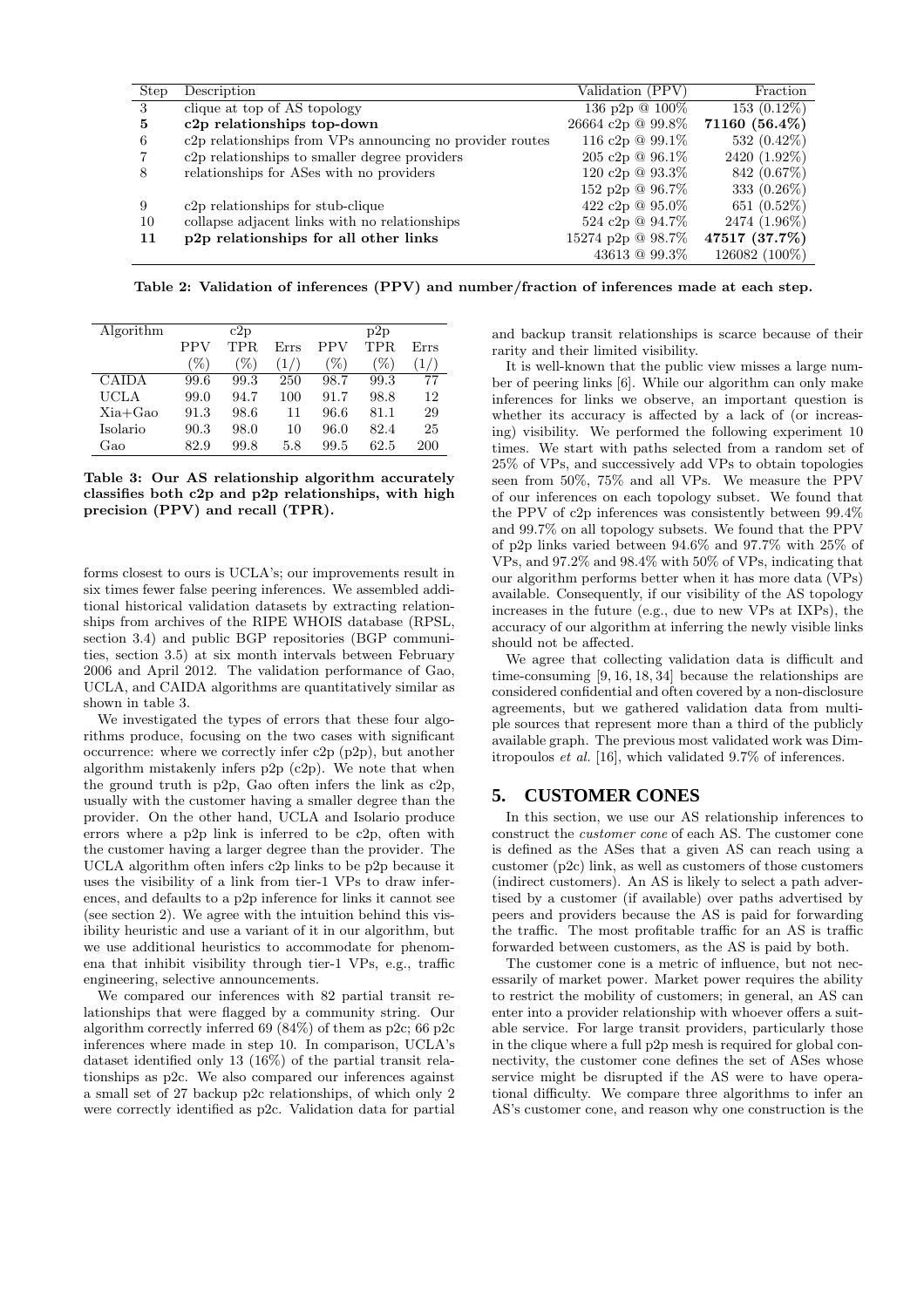most realistic. We discuss the effect of topology flattening on the utility of the customer cone metric, and use our inferences to show how the Internet has flattened from an inter-domain routing perspective.

#### **5.1 Algorithms to compute the customer cone**

Due to ambiguities inherent in BGP data analysis, there are multiple methods to infer the customer cone of a given AS. We compare three methods: recursively inferred, BGP observed, and provider/peer observed. All three methods infer the set of ASes that can be reached from a given AS following only p2c links, and the three methods infer the same customer cone for nearly all but the largest ASes.

Recursive: the customer cone of an AS A is computed by recursively visiting each AS reachable from A by p2c links. For example, if B is a customer of A, and C is a customer of B, then A's customer cone includes B and C. Some prior work has defined and used the recursive customer cone (e.g. [15,16]), but this definition unrealistically assumes that a provider will receive all of its customers' routes, and thus be able to reach them following a customer link. This definition can thus distort the size of a customer cone.

BGP observed: given a set of relationships and corresponding BGP paths, C is included in A's customer cone if we observe a BGP path where C is reached following a sequence of p2c links from A. This method addresses two problems of the recursive method. First, A may provide transit for some prefixes belonging to B, but not for B's customers; the BGP observed method will not recursively include customers of B in A's cone that are never announced to A. Second, the error induced by hybrid relationships is reduced because an AS should not announce prefixes received from the peer segment of the hybrid relationship to providers; in figure 8, A's providers will not include E and F in their customer cone unless they receive routes to those ASes from another customer, though A's cone will include those ASes. The main limitations of the BGP observed cone method are: (1) the customer cones of ASes with hybrid relationships will still include customers of peers, and (2) the customer cones of ASes that provide a VP are more likely to be complete and therefore larger as an artifact of the collection apparatus.

Provider/Peer observed: given a set of relationships and corresponding BGP paths, we compute the customer cone of A using routes observed from providers and peers of A. This method addresses the two limitations of the BGP observed method: because A will not announce paths received from the peering portion of a hybrid relationship with AS B to providers and peers, we will not include customers of B observed from the peering portion in the customer cone of AS A. Similarly, because the customer cone of A is computed based on what neighbors of A announce, the presence of a VP at A will no longer inflate A's customer cone relative to ASes that do not provide a VP. The limitation of the provider/peer observed method is that we are only able to view best paths, rather than all paths, so we may underestimate the customer cones of some ASes.

#### **5.2 Evaluation**

Table 4 displays the customer cone sizes of the 15 largest ASes as a percentage of all ASes in the graph using the three methods, as well as their rank order. The rank order is largely independent of the method used to compute the customer cone; for example, the same seven ASes are the

| <b>ASN</b> | <b>VP</b>  | PP Obs.  | BGP Obs. | Recursive  |
|------------|------------|----------|----------|------------|
| 3356       | $^{\star}$ | 46.8(1)  | 59.1(1)  | 78.0(1)    |
| 3549       | $^{\star}$ | 45.2(2)  | 54.2(2)  | 72.3(2)    |
| 3257       | $^{\star}$ | 32.6(3)  | 33.8(5)  | 59.3(5)    |
| 174        |            | 31.1(4)  | 39.9(4)  | 65.1(3)    |
| 1299       | $^\star$   | 29.3(5)  | 40.0(3)  | 64.6 $(4)$ |
| 2914       | $^\star$   | 24.6(6)  | 29.8(6)  | 57.4(6)    |
| 6453       | $^{\star}$ | 18.9(7)  | 28.1(7)  | 55.8(7)    |
| 6762       | $^{\star}$ | 16.9(8)  | 18.5(9)  | 44.5(11)   |
| 1239       | $^{\star}$ | 15.2(9)  | 21.0(8)  | 51.0(8)    |
| 3491       |            | 13.8(10) | 13.9(12) | 32.1(13)   |
| 701        | $^\star$   | 12.0(11) | 18.2(10) | 47.4 (9)   |
| 2828       |            | 11.3(12) | 11.4(13) | 45.7(10)   |
| 7018       | $^\star$   | 10.2(13) | 15.3(11) | 43.7(12)   |
| 1273       |            | 8.4 (14) | 8.4 (14) | 26.7(14)   |
| 6939       | $^\star$   | 8.1(15)  | 8.3(15)  | 18.6(15)   |

Table 4: For April 2012, the fifteen largest ASes by provider/peer observed customer cone size, their customer cone sizes inferred with recursive and BGP observed algorithms, and their rank by customer cone size. The size of each AS varies significantly, but their ranks are similar.

largest seven ASes computed with all algorithms. But the table also shows that the recursive cone is significantly larger than the BGP observed cone – for nine of the fifteen ASes shown in Table 4, the recursively defined customer cone is at least twice the size. We found significant incongruity between the customer cones constructed for ASes for which there is also a VP; for example, AS3356 only reaches 60-76% of the ASes in its recursively-defined customer cone over a p2c link. This incongruity makes the recursive method less realistic than the two alternatives we describe.

The BGP observed cone is often larger than the provider/ peer observed customer cone for large ASes. There are three exceptions in table 4: ASes 1273, 2828 and 3491, none of which provide a VP. AS174's BGP observed cone is larger than its provider/peer observed cone despite not providing a VP, because one of its customers does. The provider/peer observed method avoids over-inflating ASes that provide a VP relative to ASes that do not, as an AS relies on peers and providers selecting their routes and those routes being observed by a VP to reveal the AS's entire customer cone.

Figure 9 shows the customer cone sizes of ASes that were in the top three (by customer cone size) at any point over the past eleven years, computed using BGP observed and provider/peer observed algorithms. BGP observed cones (figure  $9(a)$ ) have spikes that coincide with views of some peering routes received from neighbors with whom the AS has a hybrid relationship. In particular, AS1239's customer cone is consistently larger between October 2009 and May 2010 because a customer provided a view of the routes advertised by AS1239's peer. The provider/peer observed cones (figure 9(b)) have fewer such spikes because these peer routes were not advertised to other peers. A notable exception is AS1239's customer cone between June and December 2006, which corresponds incorrect inference of backup provider links as peer links due to an adjacent hybrid relationship (see section 4.6). In figure 8, if our algorithm incorrectly infers the c2p link between E and A as p2p, it will also infer that F and G are in A's customer cone. The provider/peer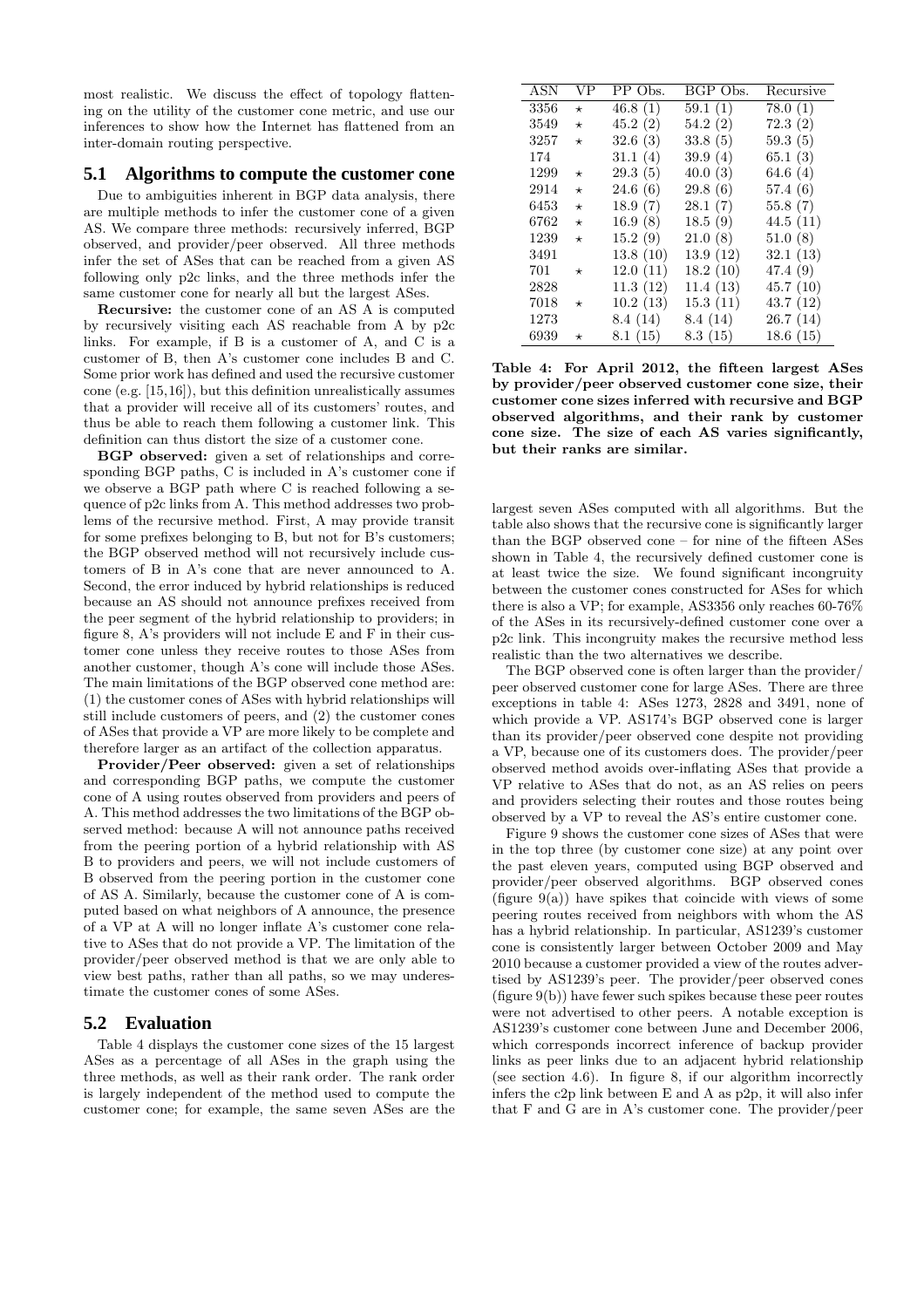

Figure 9: The size of the customer cones using BGP observed and provider/peer observed algorithms for the seven ASes that were among the three largest ASes between Jan. 1998 and Aug. 2013. The three largest ASes in Jan. 1998 (701, 1239, and 3561) are no longer in the top three. The BGP observed cone has several spikes, including a six-month spike for AS1239 between Oct. 2009 and May 2010 that is not present in the provider/peer observed cone. We believe the provider/peer observed customer cone is the more realistic customer cone method.



Figure 10: Relative size of provider/peer observed cone over time. 701 acquired part of 3561 in 1999 and moved customers across.

observed cone seems to be the most robust methodology available to infer AS customer cones provided a customer link is not mistakenly inferred as a peer link.

#### **5.3 Customer cone over time**

Figure 9(b) plots the seven ASes that ranked in the top three ASes by provider/peer observed customer cone size at any point from January 1998. We can observe several interesting trends with just these seven ASes. First, the three ASes ranked in the top three for January 1998 (ASes 701, 1239, and 3561) are no longer in the top three. In absolute terms, the customer cone of 701 decreased in size between January 2002 and October 2012. The customer cone of 3356 reflects two other interesting events: (1) in early 2003, AS1 (Genuity/BBN) merged with 3356 to create the third largest network at the time, and (2) in late 2010, 3549 (the second largest AS by customer cone) was purchased by Level3 (the largest AS by customer cone). 3549's customer cone has since shrunk as new customers connect to 3356 and some of 3549's customers moved across.

Figure 10 plots the customer cone sizes for the same seven ASes, but as a fraction of the topology size. We see: (1) ASes 701, 1239, and 3561 all had the same customer cone size in January 1998, (2) some customers of 3561 (MCI) shifted into 701 (Worldcom) due to the MCI-Worldcom merger in 1998, (3) 1239 held a third of the ASes in its customer cone for ten years until 2008, and (4) while 3356 had the largest customer cone in 2012, its relative cone size, i.e., as a fraction of the entire AS topology, was slightly smaller than AS701's was in January 2000. This last fact reflects massive growth in the Internet's AS topology since 2000, in addition to the consolidation undertaken by both ASes, yielding the largest customer cones of the two respective decades.

Since most companies providing Internet transit are by now also in other lines of business and do not report financial information specific to their transit business, we cannot correlate BGP consolidation with financial performance. But we know that of the three ASes whose relative customer cone sizes have plummeted in the last decade (701, 1239, 3561), two of them (Verizon and Sprint) have moved into more profitable cellular service.

Renesys produces market intelligence data using the customer cone notion [31]. They declined to share their data or method with us to enable a comparison because it is core to one of their commercial products. Comparing our rank order in table 4 with their "Bakers Dozen" from 2012 [30] shows minor differences in rank order.

## **5.4 Topology Flattening**

The introduction of CDNs and richer peering has resulted in a flattening of the Internet topology [20, 26] where ASes avoid sending traffic via transit providers. An intriguing question is how valid is the customer cone in a flattened Internet topology? How many paths still travel to the top of a given cone to reach destinations?

We develop a new metric to track this potential shift in routing behavior as flattening occurs. While public BGP data contains a small fraction of all peering links [6] we can study shifts in routing behavior from the paths of individual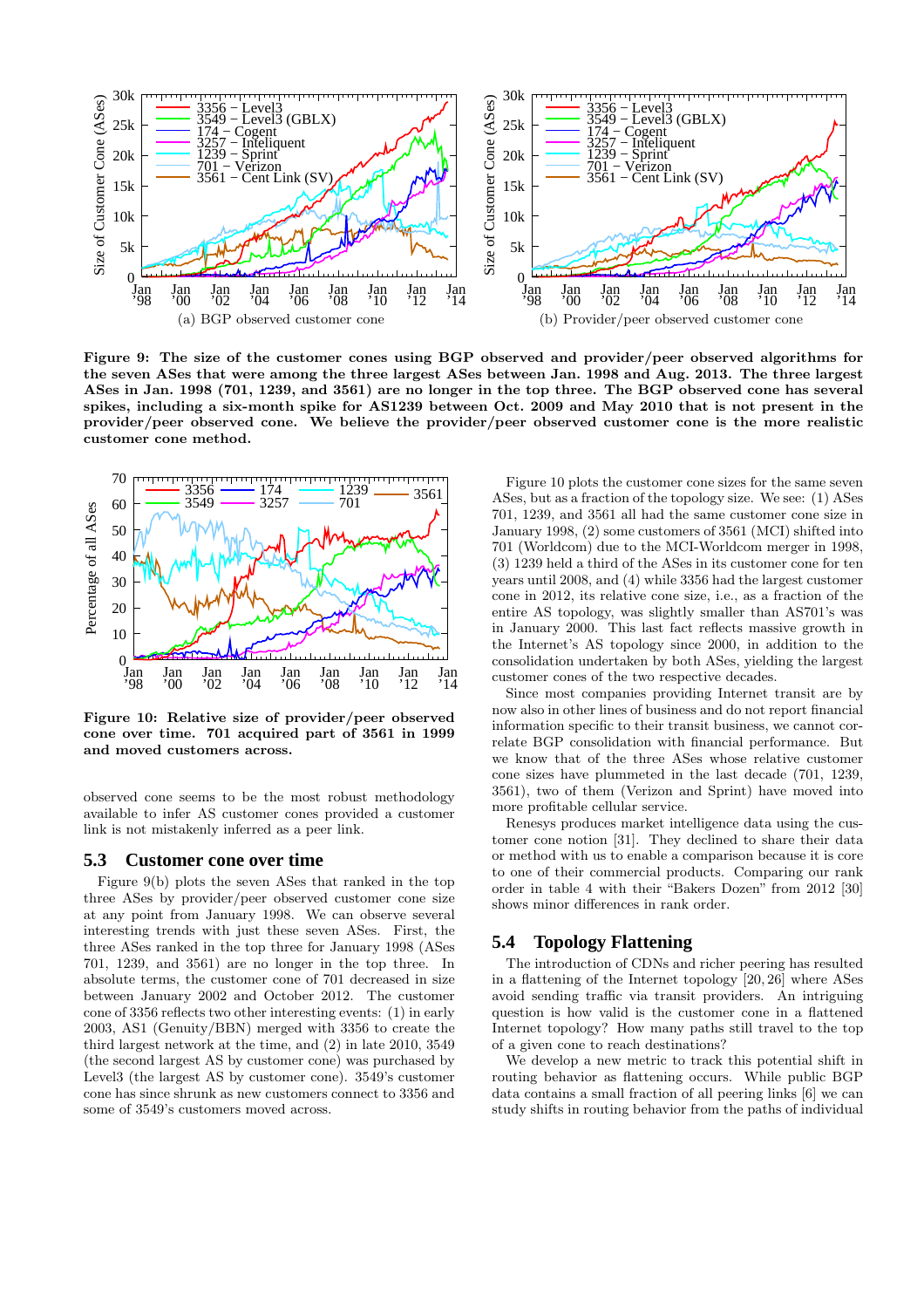

Figure 11: Fraction of ASes in X's customer cone that were reached via X from an AS in X's customer cone over time. Most ASes show a decline in the fraction of cone-internal paths.



Figure 12: Characteristics of nodes or links at top of each path. The fraction of paths crossing a nonclique peering link peaked in January 2006.

VPs because they reveal the peering links they use. For each VP that provides a full view to RV or RIS and is also in X's customer cone, we compute the fraction of cone-internal paths, i.e., fraction of paths from that VP that transit X (the cone's top provider) when reaching another AS in X's cone which is not also in the customer cone of the VP. Figure 11 shows the five-month moving average of this fraction for the seven ASes once they have at least 1000 ASes in their cone. Five of these networks show a steady decline in the fraction of cone-internal paths.

To explore this decline in the use of these top (clique) providers to transit traffic, we evaluate the topological characteristics of top links of each path. Figure 12 plots the fraction of nodes or links in each topological category since 2002, for a set of seven VPs that consistently provided a public view.<sup>2</sup> Between 2002 and 2006 the fraction of paths where the top link was a peering link between two non-clique ASes rose from 15% to 40% of paths, while the fraction of paths where the top link was a peering link between two clique ASes fell from 30% to 10% of paths in 2009. Since 2006, the fraction of observed paths crossing a peering link between a clique AS and a lower-tier AS has increased, while the frac-

tion of paths using a non-clique peering link has dropped. Considering all paths using clique ASes to reach destinations (clique-nonclique links, clique-clique links, or clique nodes at the top of paths), over 80% of paths used some clique AS back in 2002, bottoming out in 2006 (just above 60%), followed by a slow rise back to 77% today. This trend reversal is perhaps a result of Tier-1 ASes adjusting peering strategies as a reaction to ASes peering below the clique (so-called donut peering) to recover some transit revenue.

Our AS relationship inferences also shed light on the continually increasing richness of peering in the Internet. As the number of full VPs has increased an order of magnitude since 2000 (from 12 to 125 in October 2012), the number of p2p links observable from these VPs jumped by two orders of magnitude (from about 1K to 52K), and increased as a fraction of the entire graph from 10% (in 2000) to 38%. (even after the number of full VPs stabilized in 2008). This increase in peering (flattening) was not observed by individual VPs, most (75%) of which experienced almost no change in the fraction of links inferred as p2p. Instead, the increase in relative presence of p2p links in the graph is due to individual VPs seeing more unique p2p links.

#### **6. SUMMARY AND FUTURE WORK**

We have presented, and validated to an unprecedented level, a new algorithm for inferring AS relationships using publicly available BGP data. Our algorithm tolerates prevalent phenomena that previous algorithms did not handle. We validated 34.6% of our relationship inferences, finding our c2p and p2p inferences to be 99.6% and 98.7% accurate, respectively. Since even different sources of our validation data disagree by 1%, our algorithm reaches the limit of accuracy achievable with available data. We have published 97% of the validation data set, the relationship inference code, and inferred relationships publicly at http: //www.caida.org/publications/papers/2013/asrank/

Analysis of the Internet at the AS granularity is inherently challenged by measurement and inference in a dynamic complex network. A known concern is that public views of the AS topology capture only a fraction of the p2p ecosystem, since so few ASes share their full view of the Internet with BGP data repositories. Another challenge is the variety of complex peering relationships that exist, which may be possible to infer by adapting our algorithm or incorporating additional data from either the control or data plane. Meanwhile, we have derived techniques to mitigate the effects of such relationships on application of relationship inferences.

Our inferences shed new light on the flattening Internet topology, revealing a decline in the fraction of observed paths traversing top-level (clique) ASes from 2002 (over 80%) bottoming out in 2006 (just above  $60\%$ ), followed by a slow rise back to 77% today, perhaps as these clique ASes adjust their peering strategies to try to recover some transit revenue. Our customer cone metric reveals other interesting aspects of Internet evolution: the largest customer cone in the Internet has rarely had more than half of the routed ASes in it. In 2000, AS701 had a customer cone that contained half of the active ASes, and today AS3356's cone has half of the active ASes. An area of future research would be to explore the predictive capabilities of customer-conerelated metrics on Internet evolution and dynamics, such as characteristics that correlate with an impending switch from a c2p to a p2p relationship.

<sup>2</sup>ASes 513, 1103, 1221, 2497, 3333, 4608, and 4777.